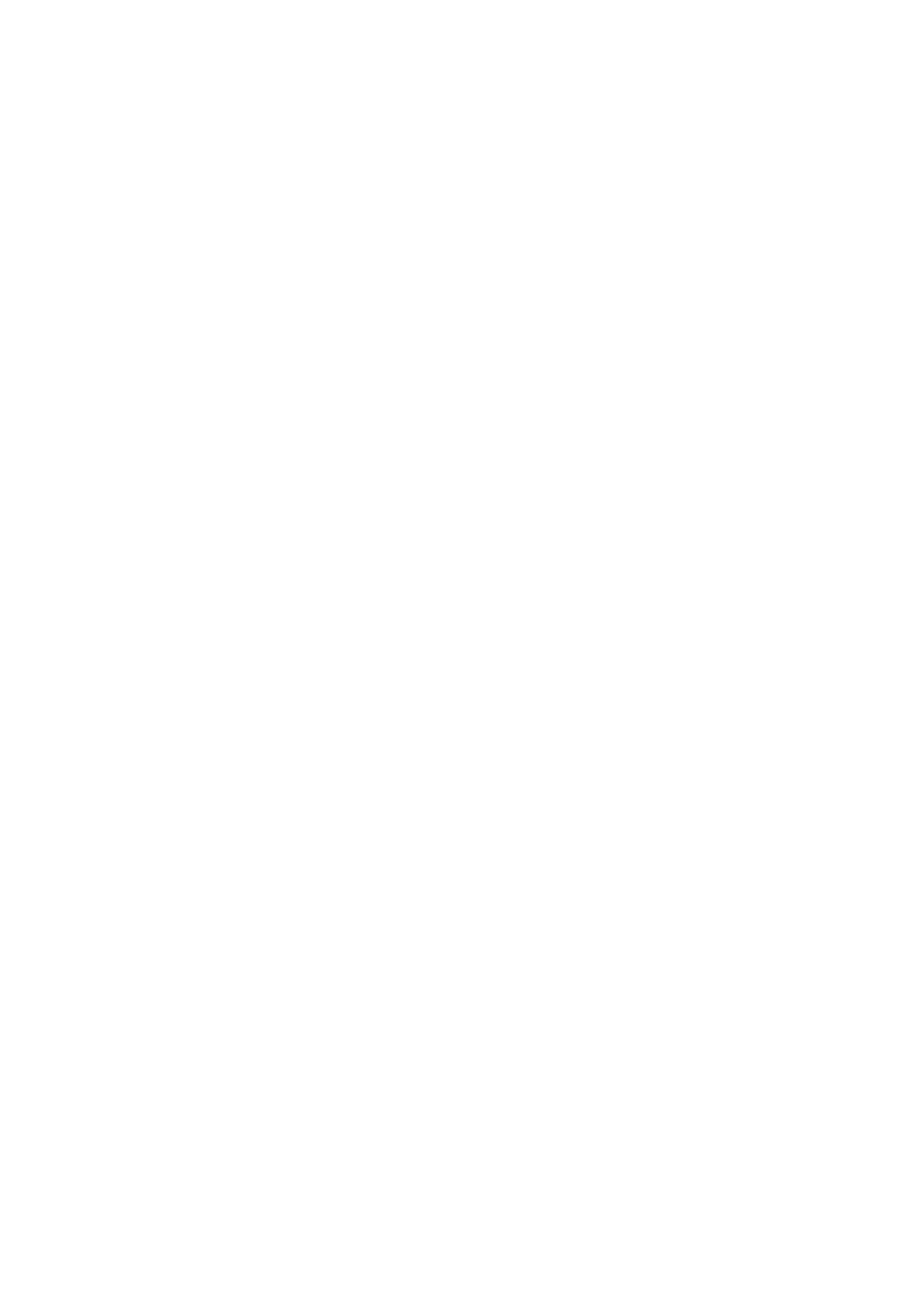### Table of Contents

| <b>Overview and Summary</b>                           | Page 3  |
|-------------------------------------------------------|---------|
| <b>Statement of Income and Expenditure</b>            | Page 4  |
| <b>Statement of Financial Position</b>                | Page 5  |
| Cash Budget                                           | Page 6  |
| Detailed Estimates of Income                          | Page 7  |
| <b>Detailed Estimates of Expenditure</b>              | Page 8  |
| Detailed Estimates of Statement of Financial Position | Page 10 |
| Depreciation of Property, Plant and Equipment         | Page 11 |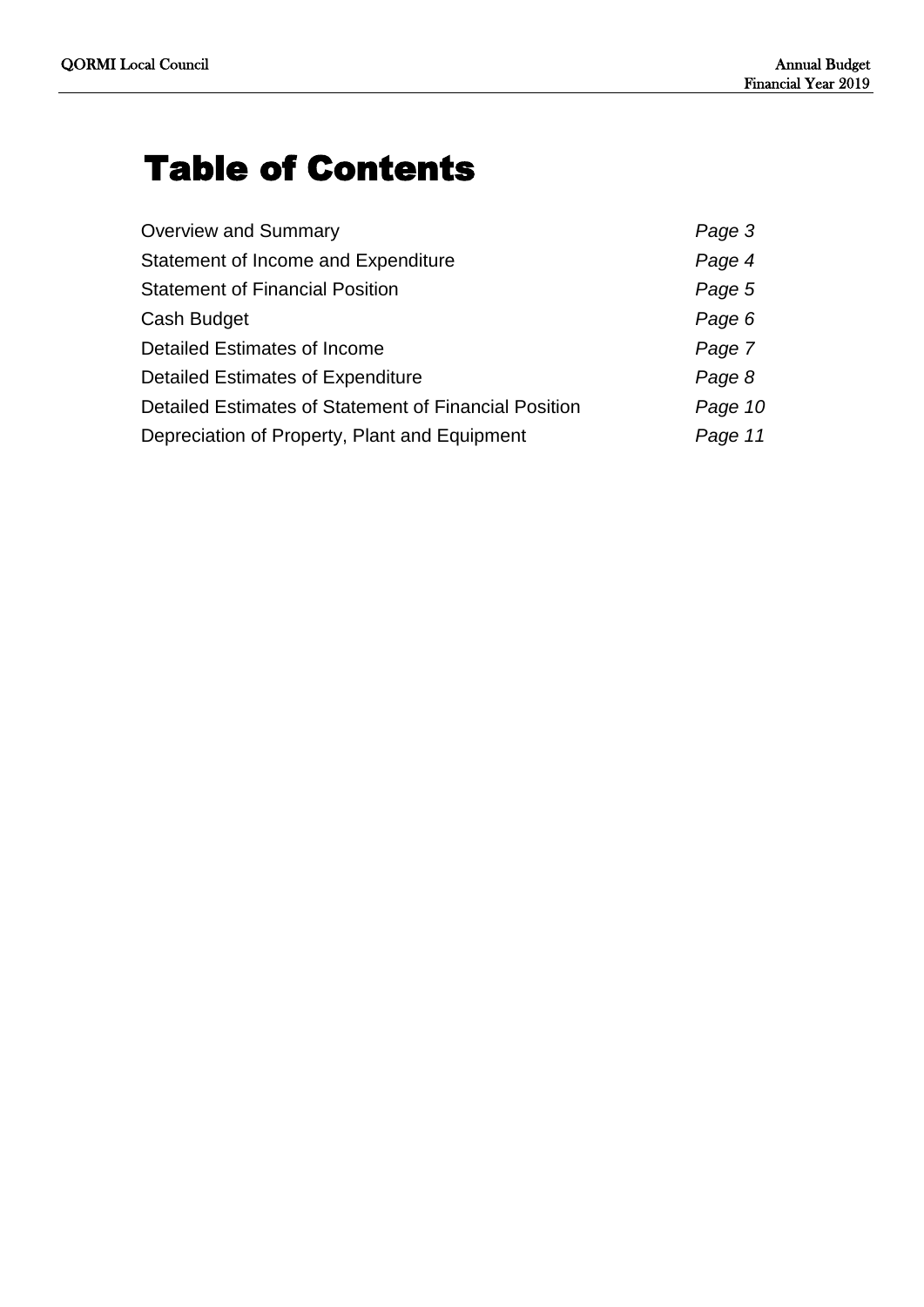#### *Overview and Summary*

The Hal Qormi Local Council is hereby presenting its financial estimates for year 2019.

This

year the council is projecting an income of €1,403,733 and a project expenditure of €1,402,065. As in previous years the Council will again committing all surplus towards the road pavements and restoration of monuments. This year the council is committed to the following projects: Eur100,000 for pavement works, the continuation of embellishment works of Old St Sebastian Church square, upgrading of Gnien iz-Zebbuga, embellishment of Madonna ta' Lourdes Square and the construction of two rain water culverts. Moreover, projects under EU Programmes shall be carried out in Triq is-Sajf garden and Ta' Farżina H/E.

The Council will again this year apply for various scheme as announced by Local Government.

As every other year, it has always been the policy of the Qormi Council to present a balanced budget, with particular constraints in expenditures, and will be committing all surplus funds towards the programme of infrastructural projects.

Finally it will be the aim of the Council to invest in the Council's human resources to provide the best service for the Qormi residents.

Jesmond Aquilina Karen Camilleri

Mayor **Executive Secretary**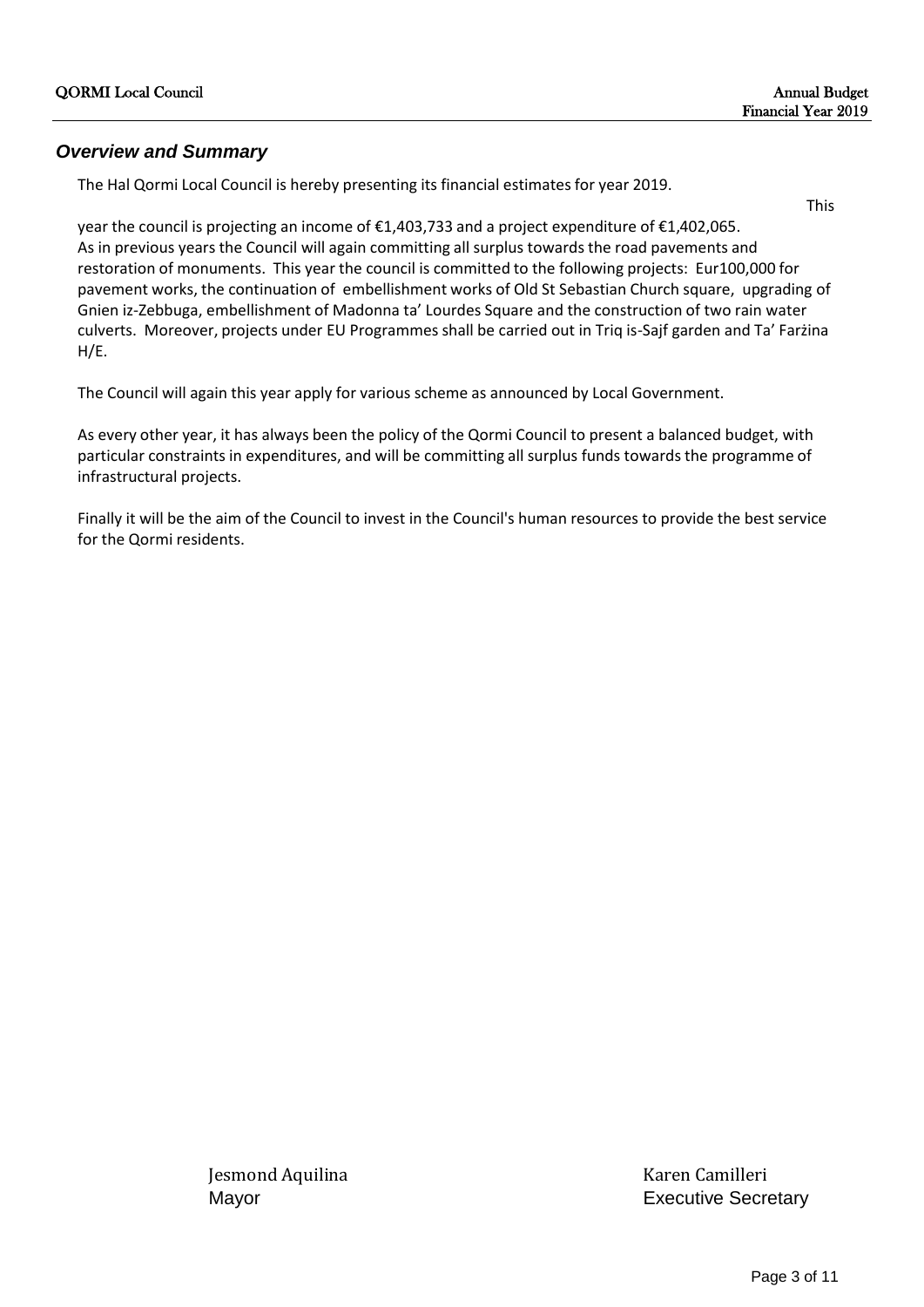#### **Statement of Income and Expenditure**

| <b>DESCRIPTION</b>                         | <b>BUDGET</b> | <b>ACTUAL</b> | <b>BUDGET</b>  | <b>VARIANCE</b> | <b>VARIANCE</b> |
|--------------------------------------------|---------------|---------------|----------------|-----------------|-----------------|
|                                            | Jan-Dec       | Jan-Dec       | <b>Jan-Dec</b> |                 |                 |
|                                            | 2018          | 2018          | 2019           | <b>Bud-Bud</b>  | <b>Bud-Act</b>  |
|                                            | €             | €             | €              | €               | €               |
| <b>Income</b>                              |               |               |                |                 |                 |
| Funds received from Central Government (1) | 1,168,912     | 1,268,927     | 1,292,233      | 123,321         | 23,306          |
| Income raised from Bye-Laws (2)            | 54,600        | 69,730        | 69,500         | 14,900          | (230)           |
| Income raised from LES (3)                 | 27,400        | 21,934        | 18,000         | (9,400)         | (3,934)         |
| Investment Income (4)                      | 100           | 137           |                | (100)           | (137)           |
| Other Income (5)                           | 42,785        | 31,697        | 24,000         | (18, 785)       | (7,697)         |
| <b>TOTAL</b>                               | 1,293,797     | 1,392,425     | 1,403,733      | 109,936         | 11,308          |
| <b>Expenditure</b>                         |               |               |                |                 |                 |
|                                            | 206,608       | 199,394       | 229,154        |                 |                 |
| Personal Emoluments (6)                    |               |               |                | 22,546          | 29,760          |
| Operations and Maintenance (7)             | 761,092       | 808,000       | 814,956        | 53,864          | 6,956           |
| Administration (8)                         | 62,987        | 62,838        | 75,200         | 12,213          | 12,362          |
| Finance Cost (9)                           | 2,500         | 4,054         | 9,477          | 6,977           | 5,423           |
| Other Expenditure (10)                     | 172,935       | 893,767       | 273,279        | 100,344         | (620, 488)      |
| <b>TOTAL</b>                               | 1,206,122     | 1,968,052     | 1,402,065      | 195,943         | (565, 986)      |
|                                            |               |               |                |                 |                 |
| Surplus / Deficit                          | 87,675        | (575, 627)    | 1,668          | (86,007)        | 577,294         |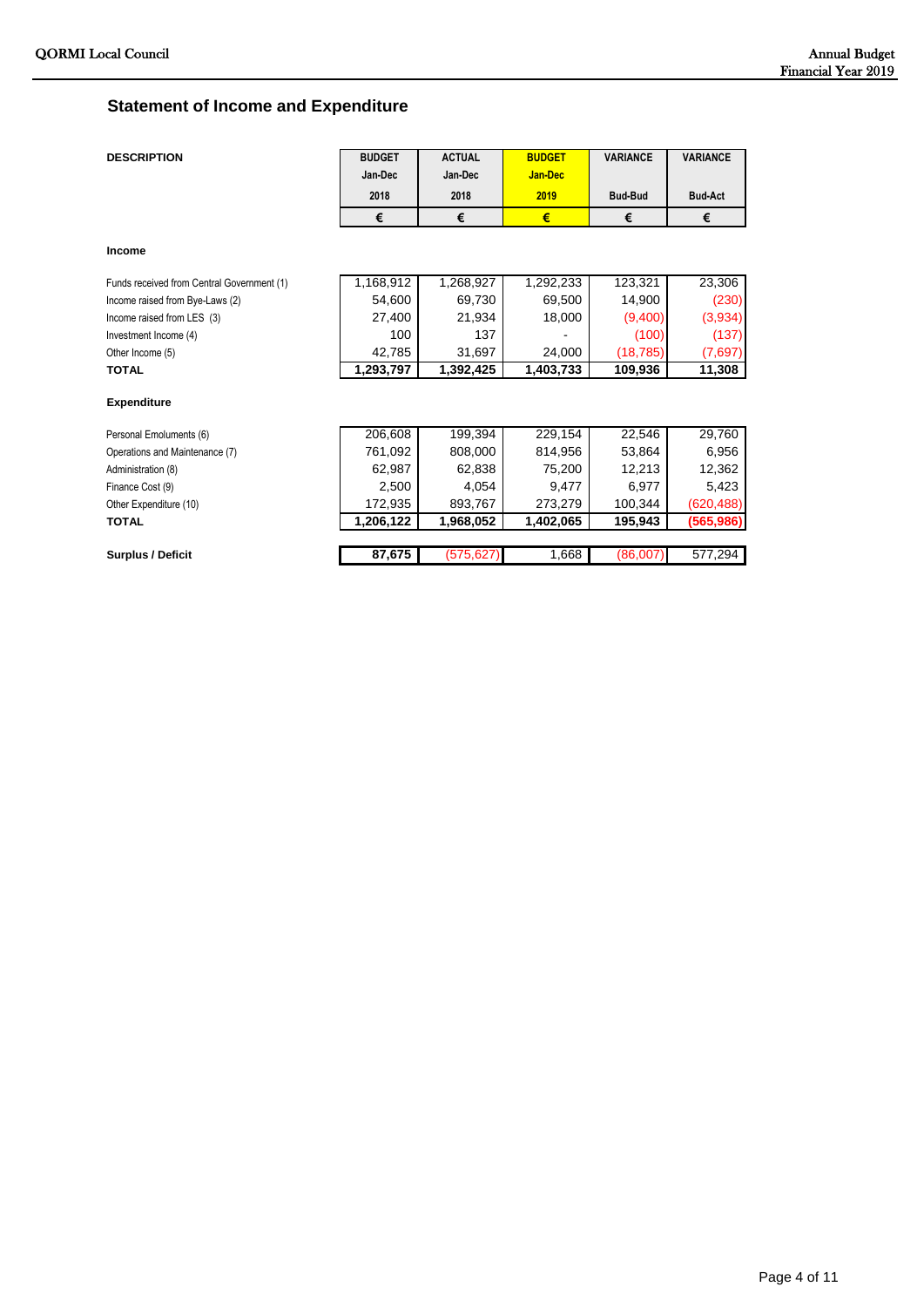#### **Statement of Financial Position**

| <b>DESCRIPTION</b>                 | <b>BUDGET</b><br>as at 31 Dec | <b>ACTUAL</b><br>as at 31 Dec | <b>BUDGET</b><br>as at 31 Dec | <b>VARIANCE</b> | <b>VARIANCE</b> |
|------------------------------------|-------------------------------|-------------------------------|-------------------------------|-----------------|-----------------|
|                                    |                               |                               |                               |                 |                 |
|                                    | 2018                          | 2018                          | 2019                          | <b>Bud-Bud</b>  | <b>Bud-Act</b>  |
|                                    | €                             | €                             | €                             | €               | €               |
| <b>Non-current Assets</b>          |                               |                               |                               |                 |                 |
| Property, Plant and Equipment (16) | 2,034,155                     | 1,959,723                     | 1,809,099                     | (225,056)       | (150, 624)      |
| <b>Current Assets</b>              |                               |                               |                               |                 |                 |
| Inventories (11)                   | 175                           | 2,692                         | 2,500                         | 2,325           | (192)           |
| Receivables (12)                   | 30,545                        | 465,551                       | 139,095                       | 108,550         | (326, 456)      |
| Cash and Cash Equivalents (13)     | 555.914                       | 480.671                       | 365,968                       | (189, 946)      | (114, 703)      |
|                                    |                               |                               |                               |                 |                 |
| <b>Total Current Assets</b>        | 586,634                       | 948,914                       | 507,563                       | (79, 071)       | (441, 351)      |
| <b>Current Liabilities (14)</b>    |                               |                               |                               |                 |                 |
| Payables                           | 126,804                       | 886,934                       | 339,687                       | 212,883         | (547, 247)      |
|                                    |                               |                               |                               |                 |                 |
| <b>Total Current Liabilities</b>   | 126,804                       | 886,934                       | 339,687                       | 212,883         | (547, 247)      |
| <b>Net Current Assets</b>          | 459,830                       | 61,980                        | 167,876                       | (291, 954)      | 105,896         |
|                                    |                               |                               |                               |                 |                 |
|                                    |                               |                               |                               |                 |                 |
| Non-current liabilities (15)       | 7,887                         | 239,615                       | 193,219                       | 185,332         | (46, 396)       |
| <b>Net Assets</b>                  | 2,486,098                     | 1,782,088                     | 1,783,756                     | (702, 342)      | 1,668           |
|                                    |                               |                               |                               |                 |                 |
| <b>Reserves</b>                    |                               |                               |                               |                 |                 |
| <b>Retained Funds</b>              | 2,486,098                     | 1,782,088                     | 1,783,756                     | (702, 342)      | 1,668           |

#### **Financial Situation Indicator**

| <b>DESCRIPTION</b>         |                        | <b>BUDGET</b> | <b>ACTUAL</b> | <b>BUDGET</b>       |
|----------------------------|------------------------|---------------|---------------|---------------------|
|                            |                        | as at 31 Dec  | as at 31 Dec  | as at 31 Dec        |
|                            |                        | 2018          | 2018          | 2019                |
|                            |                        | €             | €             | €                   |
| <b>Current Assets</b>      |                        | 586,634       | 948,914       | 507,563             |
| <b>Current Liabilities</b> |                        | 126,804       | 886,934       | 339,687             |
|                            | <b>Working Capital</b> | 459,830       | 61,980        | 167,876             |
| Government Allocation      |                        | 1,141,203     | 1,131,203     | 1,203,187           |
|                            |                        |               |               |                     |
|                            | <b>FSI</b>             | $\%$<br>40    | 5%            | $\frac{0}{0}$<br>14 |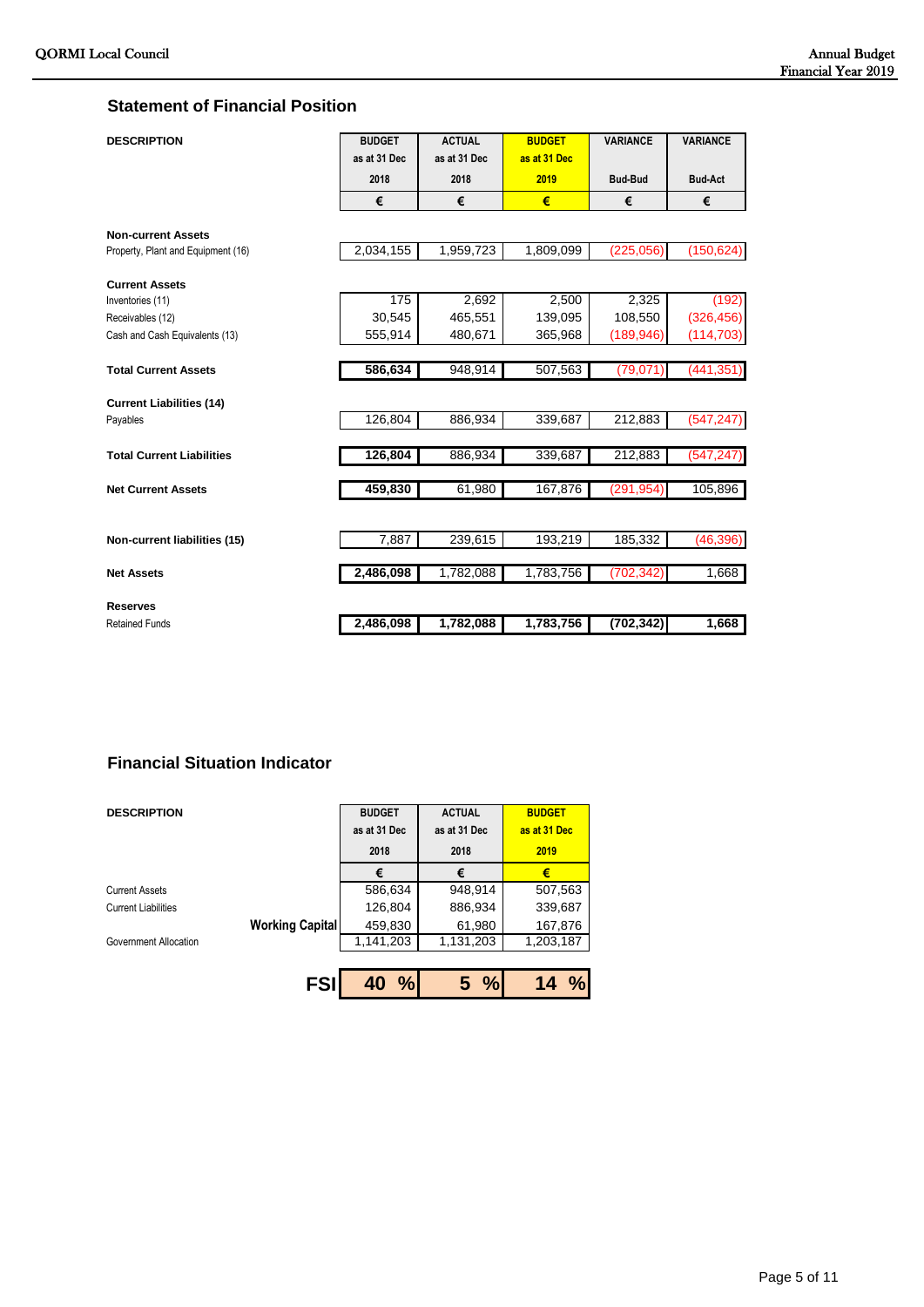#### **Cash Budget**

| <b>JAN-MAR</b><br><b>APR-JUN</b><br><b>JUL-SEP</b><br><b>OCT-DEC</b><br><b>TOTAL</b><br><b>DESCRIPTION</b><br>2019<br>2019<br>2019<br>2019<br>2019<br>€<br>€<br>€<br>€<br>€<br><b>Cash Inflows</b><br>307,047<br>375,288<br>307,047<br>307,047<br>1,296,428<br>Government cash inflows<br>Cash flows from Bye-Laws & L.N fees<br>17,375<br>17,375<br>17,375<br>17,375<br>69,500<br><b>Local Enforcement cash flows</b><br>4,500<br>4,500<br>4,500<br>4,500<br>18,000<br><b>Finance cash flows</b><br>Loan Proceeds<br>Investment income<br>$\overline{a}$<br>Capital cash flow<br>Proceeds from disposal of assets<br>$\blacksquare$<br>$\overline{\phantom{a}}$<br>$\overline{\phantom{a}}$<br>$\overline{a}$<br>$\overline{\phantom{a}}$<br>٠<br>Cash received from EU funds<br>ä,<br><b>Cash received from Twinning</b><br>$\blacksquare$<br><b>Cash from Community Services</b><br>$\blacksquare$<br><b>Other Cash Inflows</b><br>6,000<br>6,000<br>6,000<br>6.000<br>24,000<br><b>TOTAL Inflows</b><br>334,922<br>403,163<br>334,922<br>334,922<br>1,407,928<br><b>Cash Outflows</b><br>51,218<br><b>Personal Emoluments</b><br>58,018<br>51,218<br>68,701<br>229,154<br>190,739<br>190,739<br><b>Operations &amp; Maintenance</b><br>190,739<br>190,739<br>762,956<br>Administration<br>18,752<br>18,752<br>18,752<br>18,752<br>75,008<br>2,369<br>2,369<br>2,369<br>2,369<br>9,477<br><b>Finance</b><br>Capital<br>11,599<br>11,599<br>11,599<br>11,599<br>Acquisition of property<br>46,396<br>94,784<br>94,784<br>94,784<br>284,352<br>Construction<br>3,750<br>3,750<br>3,750<br>3,750<br>15,000<br>Improvements<br>16,096<br>Special programmes<br>16,096<br>16,096<br>48,288<br>31,445<br>126,229<br>126.229<br>110,133<br>394,036<br>Cash outflows re EU projects<br><b>Cash outflows re Twinning</b><br>2,000<br>500<br>500<br>500<br>500<br><b>Cash outflows re Community Services</b><br>12,500<br>12,500<br>12,500<br>50,000<br>12,500<br>13,000<br>13,000<br>13,000<br>13,000<br>52,000<br>307,523<br>409,107<br>402,307<br>403,694<br>1,522,631<br><b>TOTAL Outflows</b><br>27,399<br>(5, 944)<br>(67, 385)<br>(68, 772)<br>(114, 703)<br><b>SURPLUS / (DEFICIT)</b> |                                   | QTR <sub>1</sub> | QTR <sub>2</sub> | QTR <sub>3</sub> | QTR <sub>4</sub> |         |
|-----------------------------------------------------------------------------------------------------------------------------------------------------------------------------------------------------------------------------------------------------------------------------------------------------------------------------------------------------------------------------------------------------------------------------------------------------------------------------------------------------------------------------------------------------------------------------------------------------------------------------------------------------------------------------------------------------------------------------------------------------------------------------------------------------------------------------------------------------------------------------------------------------------------------------------------------------------------------------------------------------------------------------------------------------------------------------------------------------------------------------------------------------------------------------------------------------------------------------------------------------------------------------------------------------------------------------------------------------------------------------------------------------------------------------------------------------------------------------------------------------------------------------------------------------------------------------------------------------------------------------------------------------------------------------------------------------------------------------------------------------------------------------------------------------------------------------------------------------------------------------------------------------------------------------------------------------------------------------------------------------------------------------------------------------------------------------------------------------------------------------------------------------------------------------------------|-----------------------------------|------------------|------------------|------------------|------------------|---------|
|                                                                                                                                                                                                                                                                                                                                                                                                                                                                                                                                                                                                                                                                                                                                                                                                                                                                                                                                                                                                                                                                                                                                                                                                                                                                                                                                                                                                                                                                                                                                                                                                                                                                                                                                                                                                                                                                                                                                                                                                                                                                                                                                                                                         |                                   |                  |                  |                  |                  |         |
|                                                                                                                                                                                                                                                                                                                                                                                                                                                                                                                                                                                                                                                                                                                                                                                                                                                                                                                                                                                                                                                                                                                                                                                                                                                                                                                                                                                                                                                                                                                                                                                                                                                                                                                                                                                                                                                                                                                                                                                                                                                                                                                                                                                         |                                   |                  |                  |                  |                  |         |
|                                                                                                                                                                                                                                                                                                                                                                                                                                                                                                                                                                                                                                                                                                                                                                                                                                                                                                                                                                                                                                                                                                                                                                                                                                                                                                                                                                                                                                                                                                                                                                                                                                                                                                                                                                                                                                                                                                                                                                                                                                                                                                                                                                                         |                                   |                  |                  |                  |                  |         |
|                                                                                                                                                                                                                                                                                                                                                                                                                                                                                                                                                                                                                                                                                                                                                                                                                                                                                                                                                                                                                                                                                                                                                                                                                                                                                                                                                                                                                                                                                                                                                                                                                                                                                                                                                                                                                                                                                                                                                                                                                                                                                                                                                                                         |                                   |                  |                  |                  |                  |         |
|                                                                                                                                                                                                                                                                                                                                                                                                                                                                                                                                                                                                                                                                                                                                                                                                                                                                                                                                                                                                                                                                                                                                                                                                                                                                                                                                                                                                                                                                                                                                                                                                                                                                                                                                                                                                                                                                                                                                                                                                                                                                                                                                                                                         |                                   |                  |                  |                  |                  |         |
|                                                                                                                                                                                                                                                                                                                                                                                                                                                                                                                                                                                                                                                                                                                                                                                                                                                                                                                                                                                                                                                                                                                                                                                                                                                                                                                                                                                                                                                                                                                                                                                                                                                                                                                                                                                                                                                                                                                                                                                                                                                                                                                                                                                         |                                   |                  |                  |                  |                  |         |
|                                                                                                                                                                                                                                                                                                                                                                                                                                                                                                                                                                                                                                                                                                                                                                                                                                                                                                                                                                                                                                                                                                                                                                                                                                                                                                                                                                                                                                                                                                                                                                                                                                                                                                                                                                                                                                                                                                                                                                                                                                                                                                                                                                                         |                                   |                  |                  |                  |                  |         |
|                                                                                                                                                                                                                                                                                                                                                                                                                                                                                                                                                                                                                                                                                                                                                                                                                                                                                                                                                                                                                                                                                                                                                                                                                                                                                                                                                                                                                                                                                                                                                                                                                                                                                                                                                                                                                                                                                                                                                                                                                                                                                                                                                                                         |                                   |                  |                  |                  |                  |         |
|                                                                                                                                                                                                                                                                                                                                                                                                                                                                                                                                                                                                                                                                                                                                                                                                                                                                                                                                                                                                                                                                                                                                                                                                                                                                                                                                                                                                                                                                                                                                                                                                                                                                                                                                                                                                                                                                                                                                                                                                                                                                                                                                                                                         |                                   |                  |                  |                  |                  |         |
|                                                                                                                                                                                                                                                                                                                                                                                                                                                                                                                                                                                                                                                                                                                                                                                                                                                                                                                                                                                                                                                                                                                                                                                                                                                                                                                                                                                                                                                                                                                                                                                                                                                                                                                                                                                                                                                                                                                                                                                                                                                                                                                                                                                         |                                   |                  |                  |                  |                  |         |
|                                                                                                                                                                                                                                                                                                                                                                                                                                                                                                                                                                                                                                                                                                                                                                                                                                                                                                                                                                                                                                                                                                                                                                                                                                                                                                                                                                                                                                                                                                                                                                                                                                                                                                                                                                                                                                                                                                                                                                                                                                                                                                                                                                                         |                                   |                  |                  |                  |                  |         |
|                                                                                                                                                                                                                                                                                                                                                                                                                                                                                                                                                                                                                                                                                                                                                                                                                                                                                                                                                                                                                                                                                                                                                                                                                                                                                                                                                                                                                                                                                                                                                                                                                                                                                                                                                                                                                                                                                                                                                                                                                                                                                                                                                                                         |                                   |                  |                  |                  |                  |         |
|                                                                                                                                                                                                                                                                                                                                                                                                                                                                                                                                                                                                                                                                                                                                                                                                                                                                                                                                                                                                                                                                                                                                                                                                                                                                                                                                                                                                                                                                                                                                                                                                                                                                                                                                                                                                                                                                                                                                                                                                                                                                                                                                                                                         |                                   |                  |                  |                  |                  |         |
|                                                                                                                                                                                                                                                                                                                                                                                                                                                                                                                                                                                                                                                                                                                                                                                                                                                                                                                                                                                                                                                                                                                                                                                                                                                                                                                                                                                                                                                                                                                                                                                                                                                                                                                                                                                                                                                                                                                                                                                                                                                                                                                                                                                         |                                   |                  |                  |                  |                  |         |
|                                                                                                                                                                                                                                                                                                                                                                                                                                                                                                                                                                                                                                                                                                                                                                                                                                                                                                                                                                                                                                                                                                                                                                                                                                                                                                                                                                                                                                                                                                                                                                                                                                                                                                                                                                                                                                                                                                                                                                                                                                                                                                                                                                                         |                                   |                  |                  |                  |                  |         |
|                                                                                                                                                                                                                                                                                                                                                                                                                                                                                                                                                                                                                                                                                                                                                                                                                                                                                                                                                                                                                                                                                                                                                                                                                                                                                                                                                                                                                                                                                                                                                                                                                                                                                                                                                                                                                                                                                                                                                                                                                                                                                                                                                                                         |                                   |                  |                  |                  |                  |         |
|                                                                                                                                                                                                                                                                                                                                                                                                                                                                                                                                                                                                                                                                                                                                                                                                                                                                                                                                                                                                                                                                                                                                                                                                                                                                                                                                                                                                                                                                                                                                                                                                                                                                                                                                                                                                                                                                                                                                                                                                                                                                                                                                                                                         |                                   |                  |                  |                  |                  |         |
|                                                                                                                                                                                                                                                                                                                                                                                                                                                                                                                                                                                                                                                                                                                                                                                                                                                                                                                                                                                                                                                                                                                                                                                                                                                                                                                                                                                                                                                                                                                                                                                                                                                                                                                                                                                                                                                                                                                                                                                                                                                                                                                                                                                         |                                   |                  |                  |                  |                  |         |
|                                                                                                                                                                                                                                                                                                                                                                                                                                                                                                                                                                                                                                                                                                                                                                                                                                                                                                                                                                                                                                                                                                                                                                                                                                                                                                                                                                                                                                                                                                                                                                                                                                                                                                                                                                                                                                                                                                                                                                                                                                                                                                                                                                                         |                                   |                  |                  |                  |                  |         |
|                                                                                                                                                                                                                                                                                                                                                                                                                                                                                                                                                                                                                                                                                                                                                                                                                                                                                                                                                                                                                                                                                                                                                                                                                                                                                                                                                                                                                                                                                                                                                                                                                                                                                                                                                                                                                                                                                                                                                                                                                                                                                                                                                                                         |                                   |                  |                  |                  |                  |         |
|                                                                                                                                                                                                                                                                                                                                                                                                                                                                                                                                                                                                                                                                                                                                                                                                                                                                                                                                                                                                                                                                                                                                                                                                                                                                                                                                                                                                                                                                                                                                                                                                                                                                                                                                                                                                                                                                                                                                                                                                                                                                                                                                                                                         |                                   |                  |                  |                  |                  |         |
|                                                                                                                                                                                                                                                                                                                                                                                                                                                                                                                                                                                                                                                                                                                                                                                                                                                                                                                                                                                                                                                                                                                                                                                                                                                                                                                                                                                                                                                                                                                                                                                                                                                                                                                                                                                                                                                                                                                                                                                                                                                                                                                                                                                         |                                   |                  |                  |                  |                  |         |
|                                                                                                                                                                                                                                                                                                                                                                                                                                                                                                                                                                                                                                                                                                                                                                                                                                                                                                                                                                                                                                                                                                                                                                                                                                                                                                                                                                                                                                                                                                                                                                                                                                                                                                                                                                                                                                                                                                                                                                                                                                                                                                                                                                                         |                                   |                  |                  |                  |                  |         |
|                                                                                                                                                                                                                                                                                                                                                                                                                                                                                                                                                                                                                                                                                                                                                                                                                                                                                                                                                                                                                                                                                                                                                                                                                                                                                                                                                                                                                                                                                                                                                                                                                                                                                                                                                                                                                                                                                                                                                                                                                                                                                                                                                                                         |                                   |                  |                  |                  |                  |         |
|                                                                                                                                                                                                                                                                                                                                                                                                                                                                                                                                                                                                                                                                                                                                                                                                                                                                                                                                                                                                                                                                                                                                                                                                                                                                                                                                                                                                                                                                                                                                                                                                                                                                                                                                                                                                                                                                                                                                                                                                                                                                                                                                                                                         |                                   |                  |                  |                  |                  |         |
|                                                                                                                                                                                                                                                                                                                                                                                                                                                                                                                                                                                                                                                                                                                                                                                                                                                                                                                                                                                                                                                                                                                                                                                                                                                                                                                                                                                                                                                                                                                                                                                                                                                                                                                                                                                                                                                                                                                                                                                                                                                                                                                                                                                         |                                   |                  |                  |                  |                  |         |
|                                                                                                                                                                                                                                                                                                                                                                                                                                                                                                                                                                                                                                                                                                                                                                                                                                                                                                                                                                                                                                                                                                                                                                                                                                                                                                                                                                                                                                                                                                                                                                                                                                                                                                                                                                                                                                                                                                                                                                                                                                                                                                                                                                                         |                                   |                  |                  |                  |                  |         |
|                                                                                                                                                                                                                                                                                                                                                                                                                                                                                                                                                                                                                                                                                                                                                                                                                                                                                                                                                                                                                                                                                                                                                                                                                                                                                                                                                                                                                                                                                                                                                                                                                                                                                                                                                                                                                                                                                                                                                                                                                                                                                                                                                                                         |                                   |                  |                  |                  |                  |         |
|                                                                                                                                                                                                                                                                                                                                                                                                                                                                                                                                                                                                                                                                                                                                                                                                                                                                                                                                                                                                                                                                                                                                                                                                                                                                                                                                                                                                                                                                                                                                                                                                                                                                                                                                                                                                                                                                                                                                                                                                                                                                                                                                                                                         |                                   |                  |                  |                  |                  |         |
|                                                                                                                                                                                                                                                                                                                                                                                                                                                                                                                                                                                                                                                                                                                                                                                                                                                                                                                                                                                                                                                                                                                                                                                                                                                                                                                                                                                                                                                                                                                                                                                                                                                                                                                                                                                                                                                                                                                                                                                                                                                                                                                                                                                         |                                   |                  |                  |                  |                  |         |
|                                                                                                                                                                                                                                                                                                                                                                                                                                                                                                                                                                                                                                                                                                                                                                                                                                                                                                                                                                                                                                                                                                                                                                                                                                                                                                                                                                                                                                                                                                                                                                                                                                                                                                                                                                                                                                                                                                                                                                                                                                                                                                                                                                                         |                                   |                  |                  |                  |                  |         |
|                                                                                                                                                                                                                                                                                                                                                                                                                                                                                                                                                                                                                                                                                                                                                                                                                                                                                                                                                                                                                                                                                                                                                                                                                                                                                                                                                                                                                                                                                                                                                                                                                                                                                                                                                                                                                                                                                                                                                                                                                                                                                                                                                                                         |                                   |                  |                  |                  |                  |         |
|                                                                                                                                                                                                                                                                                                                                                                                                                                                                                                                                                                                                                                                                                                                                                                                                                                                                                                                                                                                                                                                                                                                                                                                                                                                                                                                                                                                                                                                                                                                                                                                                                                                                                                                                                                                                                                                                                                                                                                                                                                                                                                                                                                                         |                                   |                  |                  |                  |                  |         |
|                                                                                                                                                                                                                                                                                                                                                                                                                                                                                                                                                                                                                                                                                                                                                                                                                                                                                                                                                                                                                                                                                                                                                                                                                                                                                                                                                                                                                                                                                                                                                                                                                                                                                                                                                                                                                                                                                                                                                                                                                                                                                                                                                                                         |                                   |                  |                  |                  |                  |         |
|                                                                                                                                                                                                                                                                                                                                                                                                                                                                                                                                                                                                                                                                                                                                                                                                                                                                                                                                                                                                                                                                                                                                                                                                                                                                                                                                                                                                                                                                                                                                                                                                                                                                                                                                                                                                                                                                                                                                                                                                                                                                                                                                                                                         |                                   |                  |                  |                  |                  |         |
|                                                                                                                                                                                                                                                                                                                                                                                                                                                                                                                                                                                                                                                                                                                                                                                                                                                                                                                                                                                                                                                                                                                                                                                                                                                                                                                                                                                                                                                                                                                                                                                                                                                                                                                                                                                                                                                                                                                                                                                                                                                                                                                                                                                         |                                   |                  |                  |                  |                  |         |
|                                                                                                                                                                                                                                                                                                                                                                                                                                                                                                                                                                                                                                                                                                                                                                                                                                                                                                                                                                                                                                                                                                                                                                                                                                                                                                                                                                                                                                                                                                                                                                                                                                                                                                                                                                                                                                                                                                                                                                                                                                                                                                                                                                                         | Brought forward (Bank /Cash Bal.) | 480,671          | 508,070          | 502,126          | 434,741          | 480,671 |
| <b>Carry forward</b><br>508,070<br>502,126<br>434,741<br>365,968<br>365,968                                                                                                                                                                                                                                                                                                                                                                                                                                                                                                                                                                                                                                                                                                                                                                                                                                                                                                                                                                                                                                                                                                                                                                                                                                                                                                                                                                                                                                                                                                                                                                                                                                                                                                                                                                                                                                                                                                                                                                                                                                                                                                             |                                   |                  |                  |                  |                  |         |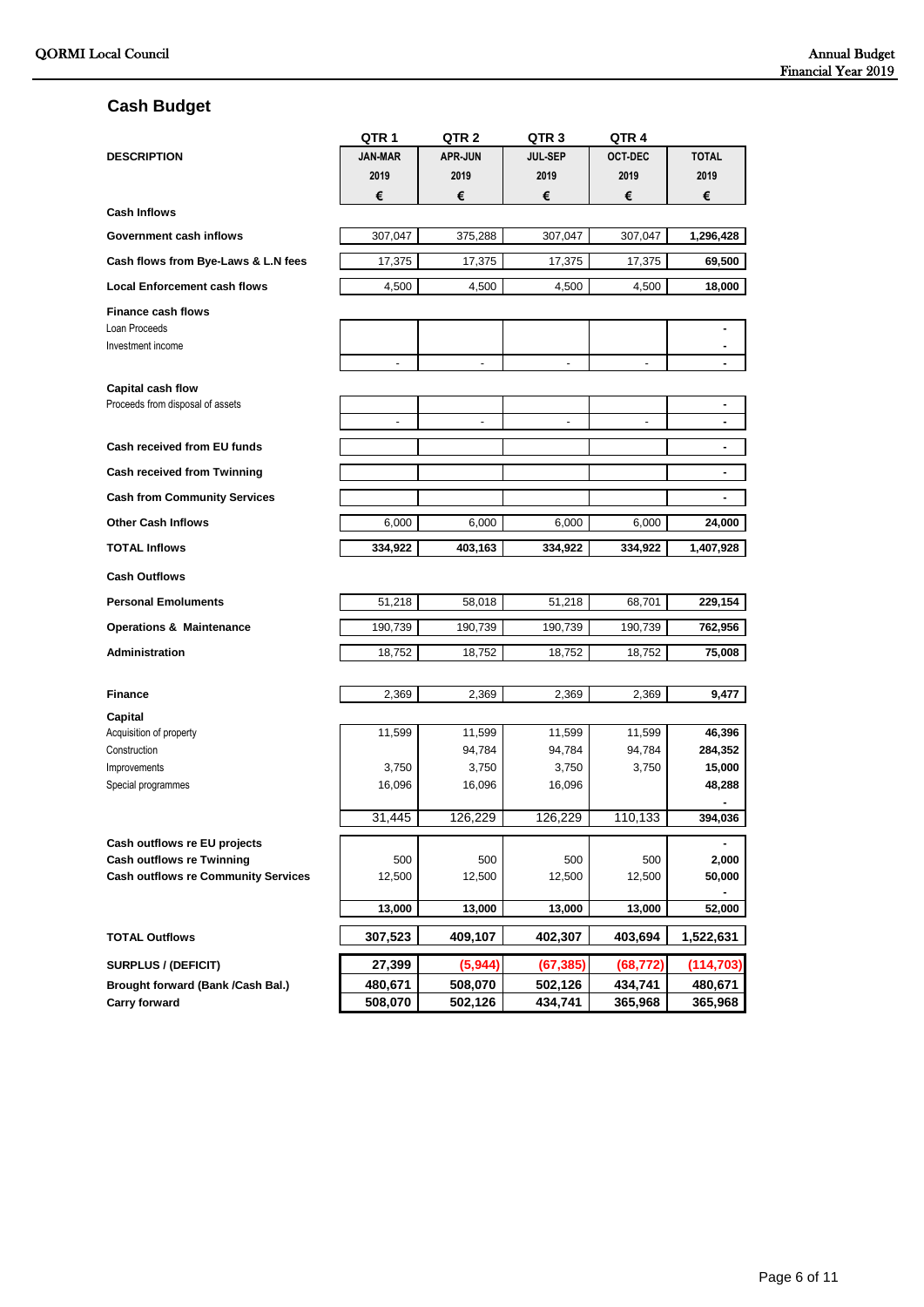#### **Detailed Estimates of Income**

|   | <b>DESCRIPTION</b>                                   | A             | B              | C                | $D(B+C)$     | E               | $F(E - A)$       | $G(E - D)$          |
|---|------------------------------------------------------|---------------|----------------|------------------|--------------|-----------------|------------------|---------------------|
|   |                                                      | <b>BUDGET</b> | <b>ACTUAL</b>  | <b>FORECAST</b>  | <b>TOTAL</b> | <b>BUDGET</b>   | <b>VARIANCE</b>  | <b>VARIANCE</b>     |
|   |                                                      | Jan-Dec       | Jan-Sept       | Oct-Dec          | Jan-Dec      | Jan-Dec         |                  |                     |
|   |                                                      | 2018          | 2018           | 2018             | 2018         | 2019            | <b>Bud-Bud</b>   | <b>Bud-Act</b>      |
|   |                                                      | €             | €              | €                | €            | €               | €                | €                   |
|   | Income                                               |               |                |                  |              |                 |                  |                     |
|   | <b>Funds received form Central Government:</b>       |               |                |                  |              |                 |                  |                     |
|   | 0001 In terms of section 55 CAP 363                  | 1,141,203     | 847,166        | 284,037          | 1,131,203    | 1,203,187       | 61,984           | 71,984              |
|   | 0002-0004 In terms of section 58 CAP 363             |               | 43,517         | 24,724           | 68,241       | 64,046          | 64,046           | (4, 195)            |
|   | 0005-0019 Other Income                               | 27,709        | 66,483         | 3,000            | 69,483       | 25,000          | (2,709)          | (44, 483)           |
|   |                                                      | 1,168,912     | 957,166        | 311,761          | 1,268,927    | 1,292,233       | 123,321          | 23,306              |
| 2 | <b>Bye-Laws &amp; Legal Fees</b>                     |               |                |                  |              |                 |                  |                     |
|   | 0021-0025 Community Services                         | 4,100         | 1,875          | 1,333            | 3,208        | 3,500           | (600)            | 292                 |
|   | 0026-0035 Income from Permits                        | 50,500        | 53,970         | 12,552           | 66,522       | 66,000          | 15,500           | (522)               |
|   |                                                      | 54,600        | 55,845         | 13,885           | 69,730       | 69,500          | 14,900           | (230)               |
|   |                                                      |               |                |                  |              |                 |                  |                     |
| 3 | <b>Local Enforcement Income</b>                      | 27,400        | 14,743         | 2.861            | 17,604       | 17,000          | (10, 400)        | (604)               |
|   | 0037 Commission from Regional Committees             |               | 3,293          | 1,037            | 4,330        |                 |                  |                     |
|   | 0038-0055 Contraventions                             | 27,400        | 18,037         | 3,897            | 21,934       | 1,000<br>18,000 | 1,000<br>(9,400) | (3, 330)<br>(3,934) |
|   |                                                      |               |                |                  |              |                 |                  |                     |
| 4 | <b>Investment Income</b>                             |               |                |                  |              |                 |                  |                     |
|   | 0091-0095 Bank interest                              | 100           | ÷,             | 137              | 137          |                 | (100)            | (137)               |
|   | 0096-0099 Income received from Government Securities |               |                |                  |              |                 |                  |                     |
|   |                                                      |               |                |                  |              |                 |                  |                     |
|   |                                                      | 100           | $\blacksquare$ | $\overline{137}$ | 137          | $\blacksquare$  | (100)            | (137)               |
| 5 | <b>General Income</b>                                |               |                |                  |              |                 |                  |                     |
|   | 0056-0065 Sponsorships                               |               | $\sim$         |                  |              |                 |                  |                     |
|   | 0066-0069 Documents & Information                    |               |                | 2,700            | 2,700        | 2,000           | 2,000            | (700)               |
|   | 0070-0075 EU Funds                                   |               |                |                  |              |                 |                  |                     |
|   | 0076-0080 Twinning                                   |               |                |                  |              |                 |                  |                     |
|   | 0081-0089 Insurance Claims                           |               |                |                  |              |                 | ÷.               |                     |
|   | 0100-0109 Donations                                  |               | 2,000          |                  | 2,000        |                 |                  | (2,000)             |
|   | 0110-0119 Contributions                              |               |                |                  |              |                 |                  |                     |
|   | 0120-0129 General Income                             | 42,785        | 22,277         | 4,720            | 26,997       | 22,000          | (20, 785)        | (4,997)             |
|   |                                                      | 42,785        | 24,277         | 7,420            | 31,697       | 24,000          | (18, 785)        | (7,697)             |
|   | <b>Total</b>                                         | 1,293,797     | 1,055,325      | 337,100          | 1,392,425    | 1,403,733       | 109,936          | 11,308              |
|   |                                                      |               |                |                  |              |                 |                  |                     |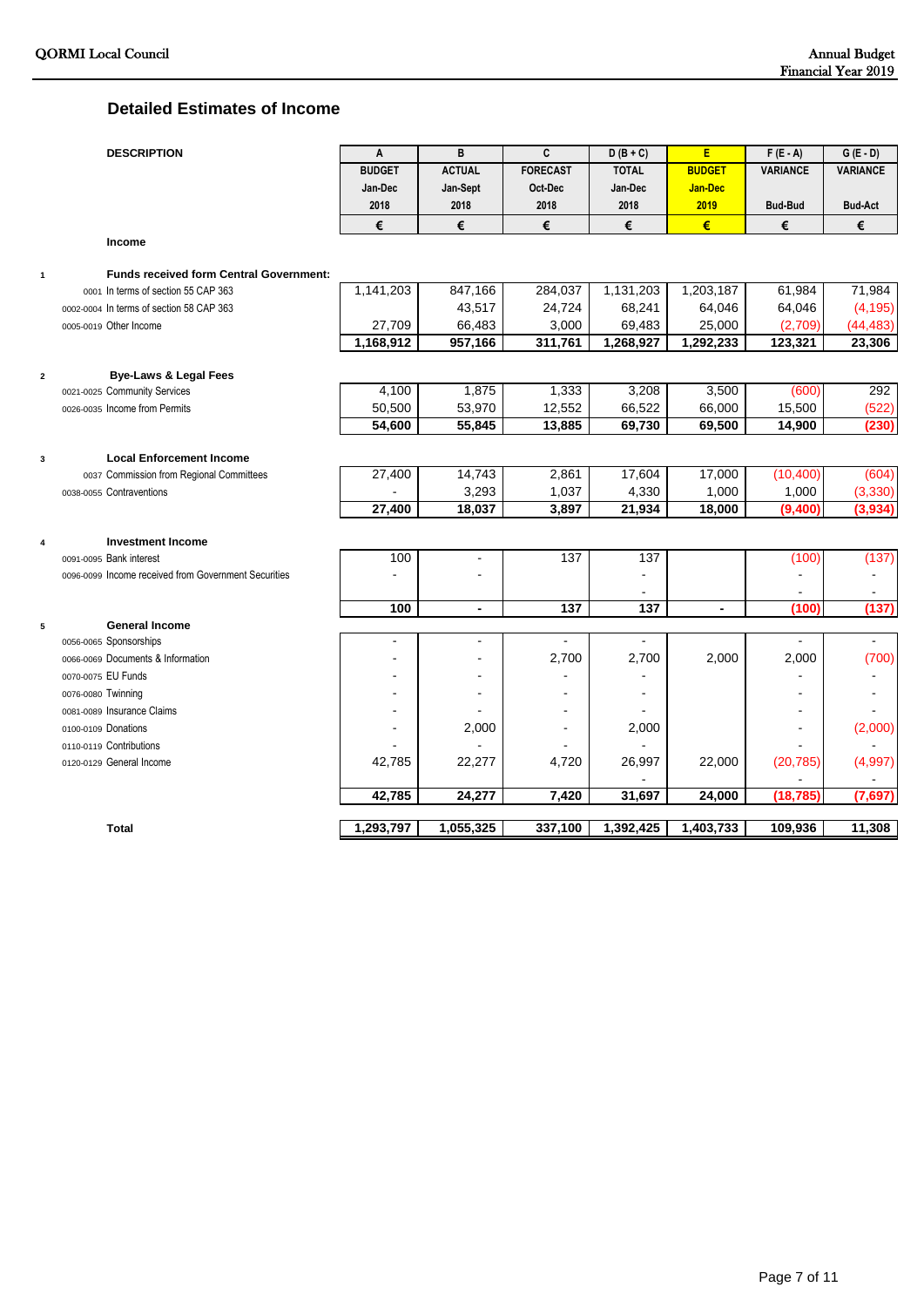#### **Detailed Estimates of Expenditure**

| <b>DESCRIPTION</b> |  |
|--------------------|--|

|   | <b>DESCRIPTION</b>                               | Α             | B             | C               | $D(B+C)$     | E              | $F(E - A)$      | $G(E - D)$      |
|---|--------------------------------------------------|---------------|---------------|-----------------|--------------|----------------|-----------------|-----------------|
|   |                                                  | <b>BUDGET</b> | <b>ACTUAL</b> | <b>FORECAST</b> | <b>TOTAL</b> | <b>BUDGET</b>  | <b>VARIANCE</b> | <b>VARIANCE</b> |
|   |                                                  | Jan-Dec       | Jan-Sept      | Oct-Dec         | Jan-Dec      | <b>Jan-Dec</b> |                 |                 |
|   |                                                  | 2018          | 2018          | 2018            | 2018         | 2019           | <b>Bud-Bud</b>  | <b>Bud-Act</b>  |
|   |                                                  | €             | €             | €               | €            | €              | €               | €               |
| 6 | <b>Personal Emoluments</b>                       |               |               |                 |              |                |                 |                 |
|   | 1100 Mayor's Allowance                           | 29,378        | 10,573        | 17,954          | 28,527       | 28,648         | (730)           | 121             |
|   | 1200 Employees' Salaries & Wages                 | 146,188       | 114,884       | 25,012          | 139,896      | 157,054        | 10,866          | 17,158          |
|   | 1300 Bonuses                                     | 11,503        | 1,024         | 974             | 1,998        | 13,300         | 1,797           | 11,302          |
|   | 1400 Income Supplements                          | 1,817         | 1,706         |                 | 1,706        | 1,706          | (111)           |                 |
|   | 1500 Social Security Contributions               | 14,756        | 10,327        | 3,893           | 14,220       | 14,757         | 1               | 537             |
|   | 1600 Allowances                                  | 466           | 2,108         | 7,079           | 9,188        | 9,188          | 8,722           |                 |
|   | 1700 Overtime                                    | 2,500         | 3,002         | 857             | 3,859        | 4,500          | 2,000           | 641             |
|   |                                                  | 206,608       | 143,624       | 55,770          | 199,394      | 229,154        | 22,546          | 29,760          |
|   |                                                  |               |               |                 |              |                |                 |                 |
|   | <b>Operations and Maintenance</b>                |               |               |                 |              |                |                 |                 |
|   | 2100-2149 Public Utilities                       | 13,200        | 8,379         | (299)           | 8,080        | 12,500         | (700)           | 4,420           |
|   | 2200-2259 Public Materials & Supplies            | 10,000        | 10,390        | 1,907           | 12,297       | 13,000         | 3,000           | 703             |
|   | 2300-2399 Repairs & Upkeep                       | 95,000        | 37,259        | 7,391           | 44,650       | 45,000         | (50,000)        | 350             |
|   | 2400-2449 Rent                                   | 233           | 143           | 90              | 233          | 233            |                 |                 |
|   | 3010 Street Lighting                             | 41,500        | 31,143        | 8,984           | 40,127       | 41,700         | 200             | 1,573           |
|   | 3020 Lease of Equipment                          | 200           |               |                 |              | 200            |                 | 200             |
|   | 3030 Insurance                                   | 6,000         | 3,463         | 1,417           | 4,879        | 5,000          | (1,000)         | 121             |
|   | 3035 Bank Charges                                | 175           | 873           | 1,584           | 2,457        | 1,200          | 1,025           | (1, 257)        |
|   | 3038 Penalties                                   |               | 25            | 7               | 32           |                |                 | (32)            |
|   | 3040 Waste Disposal                              | 84,210        |               | 144,042         | 144,042      | 144,000        | 59,790          | (42)            |
|   | 3041 Refuse Collection                           | 220,000       | 233,674       | (39,053)        | 194,621      | 196,000        | (24,000)        | 1,379           |
|   | 3042 Bulky Refuse Collection                     | 13,000        | 9,693         | 3,231           | 12,924       | 13,500         | 500             | 576             |
|   | 3043 Bins on wheels                              | 300           |               |                 |              |                | (300)           |                 |
|   | 3045 Bring in sites                              | 350           | 1,156         | 236             | 1,392        | 1,000          | 650             | (392)           |
|   | 3051 Road & Street Cleaning                      | 80,844        | 61,119        | 21,219          | 82,338       | 83,000         | 2,156           | 662             |
|   | 3052 Cleaning & Maintenance of Non-Urban Areas   | 12,000        | 8,318         | (626)           | 7,692        | 22,600         | 10,600          | 14,908          |
|   | 3053 Cleaning of Public Conveniences             | 17,380        | 13,599        | 4,208           | 17,807       | 23,000         | 5,620           | 5,193           |
|   | 3055 Cleaning of Council Premises                |               |               |                 |              |                |                 |                 |
|   | 3060 Cleaning & Maintenance of Parks & Gardens   | 66,500        | 58,394        | 19,496          | 77,890       | 78,000         | 11,500          | 110             |
|   | 3061 Cleaning & Maintenance of Soft Areas        |               |               |                 |              |                |                 |                 |
|   | 3062 Cleaning & Maintenance of Beaches & CA      |               |               |                 |              |                |                 |                 |
|   | 3063 Cleaning & Maintenance of Country Non-Urban |               |               |                 |              |                |                 |                 |
|   | 3064 Other Contractual Services                  | 11,000        | 9,450         | (327)           | 9,123        | 9,523          | (1, 477)        | 400             |
|   | 3070-3090 Consultation Fees                      |               | 9,424         | 3,974           | 13,398       | 12,500         | 12,500          | (898)           |
|   | 3100-3139 Contract & Project Management          | 21,200        |               | 28,109          | 28,109       | 29,500         | 8,300           | 1,391           |
|   | 3300-3379 Hospitality                            | 3,000         | 1,210         | 36,540          | 37,750       | 30,000         | 27,000          | (7, 750)        |
|   | 3380-3389 Community                              | 65,000        | 56,096        | 10,715          | 66,811       | 50,000         | (15,000)        | (16, 811)       |
|   | 3600-3694 Local Enforcement Expenses             |               | 1,102         | 245             | 1,347        | 1,500          | 1,500           | 153             |
|   | 3700-3799 EU Projects                            |               |               |                 |              |                |                 |                 |
|   | 3800-3899 Twinning                               |               |               |                 |              | 2,000          | 2,000           | 2,000           |
|   |                                                  |               |               | 253,089         |              |                |                 |                 |
|   |                                                  | 761,092       | 554,911       |                 | 808,000      | 814,956        | 53,864          | 6,956           |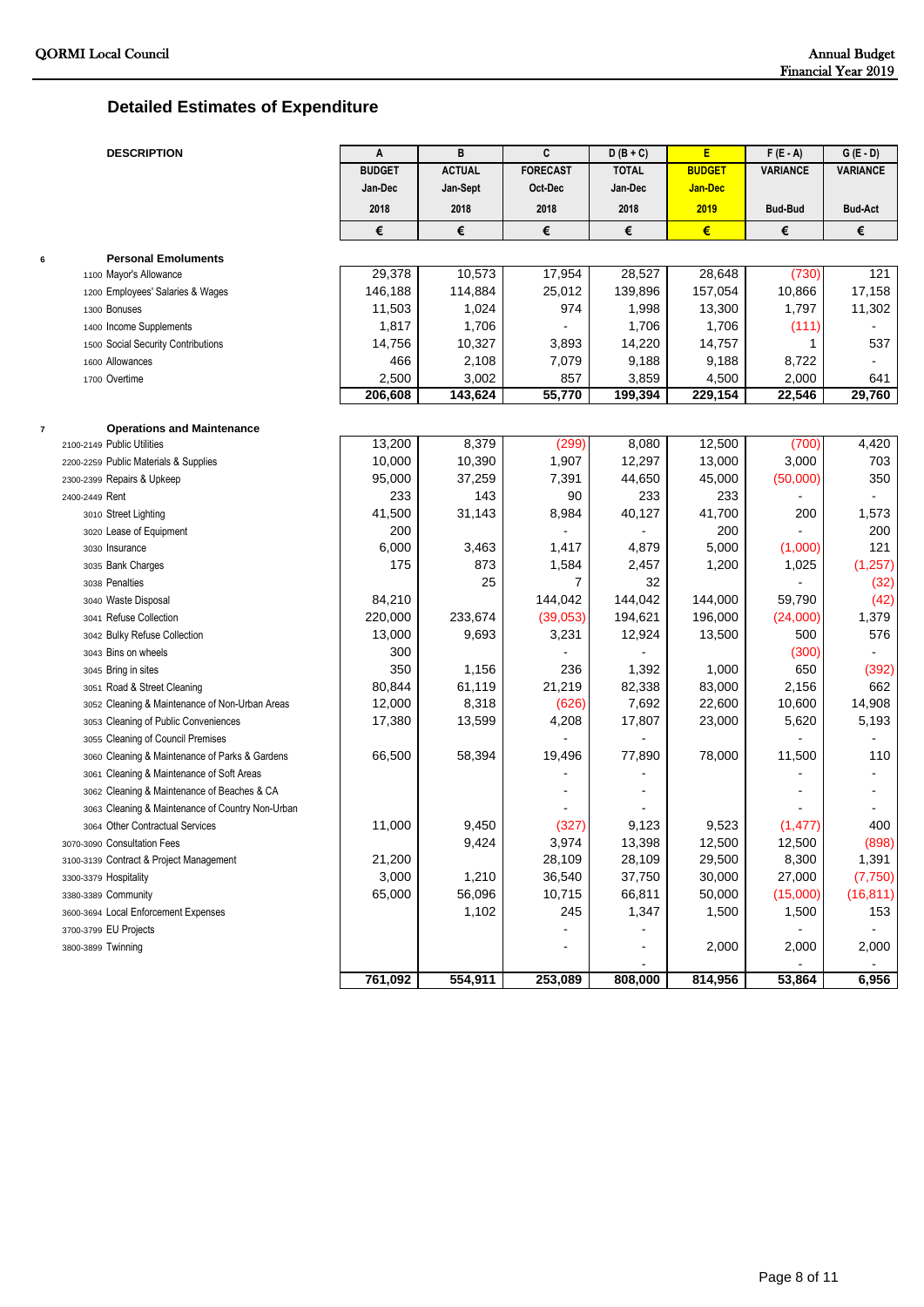#### **Detailed Estimates of Expenditure (Continued)**

|    | <b>DESCRIPTION</b>                                  | A             | B             | C               | $D(B+C)$     | E              | $F(E - A)$      | $G(E - D)$      |
|----|-----------------------------------------------------|---------------|---------------|-----------------|--------------|----------------|-----------------|-----------------|
|    |                                                     | <b>BUDGET</b> | <b>ACTUAL</b> | <b>FORECAST</b> | <b>TOTAL</b> | <b>BUDGET</b>  | <b>VARIANCE</b> | <b>VARIANCE</b> |
|    |                                                     | Jan-Dec       | Jan-Sept      | Oct-Dec         | Jan-Dec      | <b>Jan-Dec</b> |                 |                 |
|    |                                                     | 2018          | 2018          | 2018            | 2018         | 2019           | <b>Bud-Bud</b>  | <b>Bud-Act</b>  |
|    |                                                     | €             | €             | €               | €            | €              | €               | €               |
| 8  | <b>Administration &amp; Other Expenditure</b>       |               |               |                 |              |                |                 |                 |
|    | 2150-2199 Office Utilities                          | 2,600         |               | 5,208           | 5,208        | 5,500          | 2,900           | 292             |
|    | 2260-2299 Office Materials & Supplies               |               |               |                 |              |                |                 |                 |
|    | 2450-2499 Office Rent                               |               |               |                 |              |                |                 |                 |
|    | 2500-2599 National & International Memberships      | 600           | 602           | 236             | 838          | 700            | 100             | (138)           |
|    | 2600-2699 Office Services                           | 14,500        | 11,453        | 5,175           | 16,629       | 16,000         | 1,500           | (629)           |
|    | 2700-2799 Transport                                 | 4,300         | 4,653         | 895             | 5,548        | 6,000          | 1,700           | 452             |
|    | 2800-2899 Travel                                    | 2,000         | 1,291         |                 | 1,291        | 2,000          |                 | 709             |
|    | 2900-2999 Information Services                      | 8,270         | 6,800         | 4,046           | 10,846       | 12,000         | 3.730           | 1,154           |
|    | 3050 Office Cleaning                                |               | 1,520         | 380             | 1,900        | 2,000          | 2,000           | 100             |
|    | 3140-3199 Professional Services                     | 15,717        | 35,301        | (17, 256)       | 18,046       | 18,000         | 2,283           | (46)            |
|    | 3200-3299 Training                                  | 13,000        | 6,085         | 582             | 6,667        | 10,000         | (3,000)         | 3,333           |
|    | 3345 Office Hospitality                             |               |               |                 |              |                |                 |                 |
|    | 3400-3499 Incidental Expenses                       | 2,000         | 773           | 530             | 1,303        | 3,000          | 1,000           | 1,697           |
|    | Provision for bad debts                             |               | (3, 177)      | (2, 259)        | (5, 436)     |                |                 | 5,436           |
|    |                                                     | 62,987        | 65,301        | (2, 462)        | 62,838       | 75,200         | 12,213          | 12,362          |
| 9  | <b>Finance Costs</b>                                |               |               |                 |              |                |                 |                 |
|    | 3036 Interest on Bank Loan                          | 2,500         | 1,688         | 2,366           | 4,054        | 9,477          | 6,977           | 5,423           |
|    |                                                     |               |               |                 |              |                |                 |                 |
|    |                                                     |               |               |                 |              |                |                 |                 |
|    |                                                     | 2,500         | 1,688         | 2,366           | 4,054        | 9,477          | 6,977           | 5,423           |
| 10 | <b>Other Expenditure</b>                            |               |               |                 |              |                |                 |                 |
|    | 3500-3599 Loss / (Profit) on Disposal of assets     |               |               | 513             | 513          |                |                 | (513)           |
|    | 3695 Increase/(Decrease) in allowance for bad debts |               |               |                 |              |                |                 |                 |
|    | 8000-8099 Depreciation (Charge for the Year)        | 172,935       | 126,298       | 766,956         | 893,254      | 273,279        | 100,344         | (619, 975)      |
|    |                                                     | 172,935       | 126,298       | 767,469         | 893,767      | 273,279        | 100,344         | (620, 488)      |

**Total 1,206,122 891,822 1,076,230 1,968,052 1,402,065 195,943 (565,986)**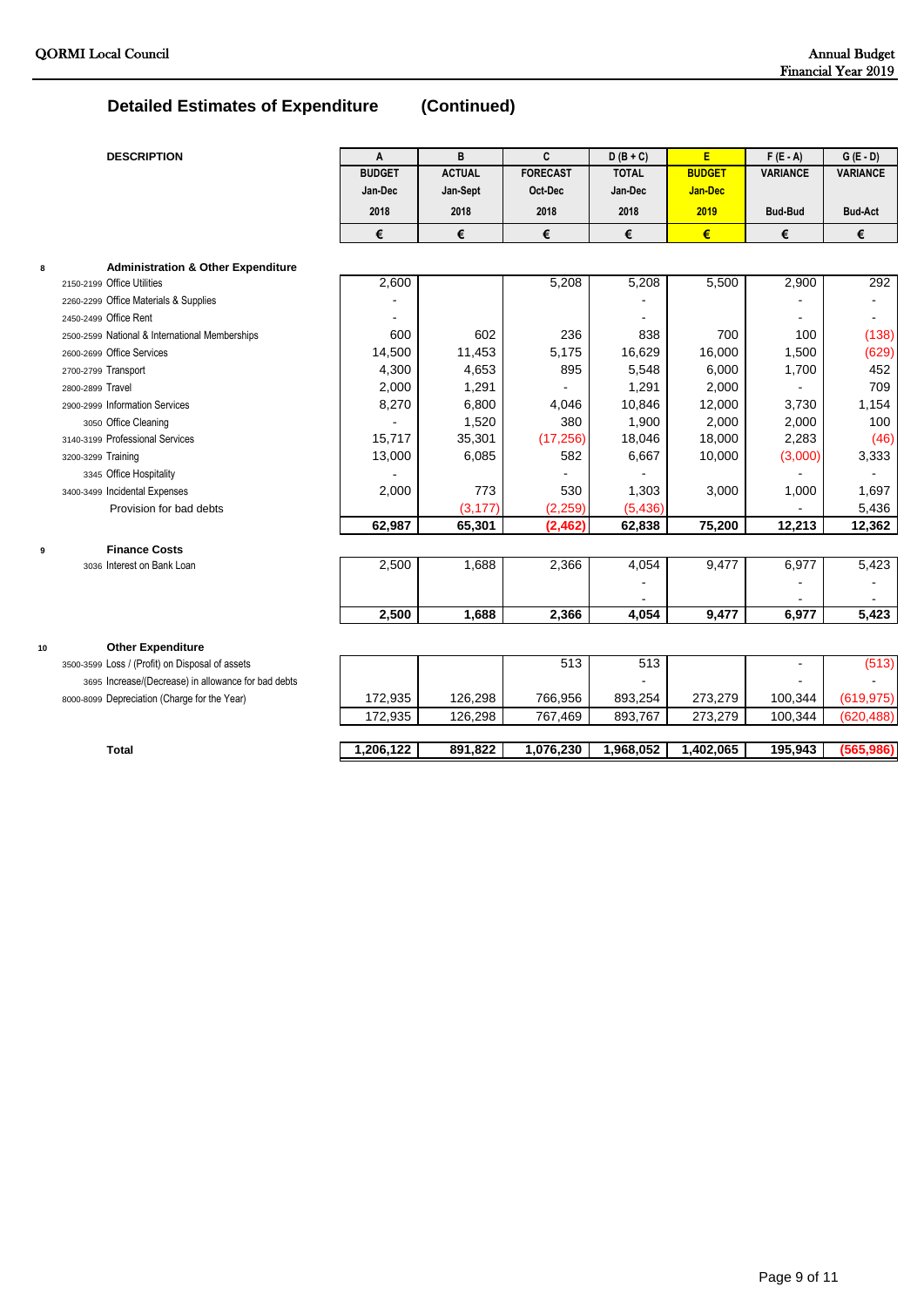#### **Detailed Estimates of Statement of Financial Position**

|    | <b>DESCRIPTION</b>                                   | A             | B             | C               | $D(B+C)$     | E             | $F(E - A)$      | $G(E - D)$      |
|----|------------------------------------------------------|---------------|---------------|-----------------|--------------|---------------|-----------------|-----------------|
|    |                                                      | <b>BUDGET</b> | <b>ACTUAL</b> | <b>FORECAST</b> | <b>TOTAL</b> | <b>BUDGET</b> | <b>VARIANCE</b> | <b>VARIANCE</b> |
|    |                                                      | Jan-Dec       | as at         | changes from    | as at        | Jan-Dec       | <b>Bud-Bud</b>  | <b>Bud-Act</b>  |
|    |                                                      |               | 30-Sep        | 30 Sep-31 Dec   | 31-Dec       |               |                 |                 |
|    |                                                      | 2018          | 2018          | 2018            | 2018         | 2019          |                 |                 |
|    |                                                      | €             | €             | €               | €            | €             | €               | €               |
|    | Inventory                                            |               |               |                 |              |               |                 |                 |
| 11 | 5201-5249 Stationery                                 | 175           | 170           | (170)           |              |               | (175)           |                 |
|    | 5250-5299 Consumables                                |               | 2,796         | (104)           | 2,692        | 2,500         | 2,500           | (192)           |
|    |                                                      |               |               |                 |              |               |                 |                 |
|    |                                                      | 175           | 2,966         | (274)           | 2,692        | 2,500         | 2,325           | (192)           |
|    |                                                      |               |               |                 |              |               |                 |                 |
| 12 | <b>Receivables</b>                                   |               |               |                 |              |               |                 |                 |
|    | 0201-0209 Receivables                                | 6,397         | 9,823         | 8,773           | 18,596       | 18,596        | 12,199          |                 |
|    | 0210-0219 LES Receivables                            | 7,152         | 27,154        | (26, 758)       | 396          | 396           | (6, 756)        | $\mathbf 0$     |
|    | 0220-0229 Receivables from EU                        |               |               |                 |              |               |                 |                 |
|    | 0250 Prepayments & Accrued income                    | 16,996        | 166,915       | 279,644         | 446,559      | 120,103       | 103,107         | (326, 456)      |
|    |                                                      |               |               |                 |              |               |                 |                 |
|    |                                                      | 30,545        | 203,892       | 261,659         | 465,551      | 139,095       | 108,550         | (326, 456)      |
|    |                                                      |               |               |                 |              |               |                 |                 |
| 13 | Cash & Equivalents<br>5001-5099 Bank & Cash Balances | 555,914       | 686,338       | (205, 667)      | 480,671      | 365,968       | (189, 946)      | (114, 703)      |
|    |                                                      | 555,914       | 686,338       | (205,667        | 480,671      | 365,968       | (189.946)       | (114, 703)      |
|    |                                                      |               |               |                 |              |               |                 |                 |
| 14 | Payables                                             |               |               |                 |              |               |                 |                 |
|    | 4000 Payables                                        | 40,891        | 126,409       | 164,400         | 290,809      | 290,809       | 249,918         |                 |
|    | 4100 Accruals                                        | 55,271        | 122,549       | (75, 260)       | 47,289       | 47,289        | (7,982)         |                 |
|    | 4150 Defered Income                                  | 30,642        | 221,316       | 327,520         | 548,836      | 1,589         | (29,053)        | (547, 247)      |
|    | Current portion of Long-Term Borrowings              |               |               |                 |              |               | ٠               |                 |
|    | Other taxes and social security costs                |               | 578           | (578)           |              |               |                 |                 |
|    |                                                      | 126,804       | 470,852       | 416,082         | 886,934      | 339,687       | 212,883         | (547, 247)      |
| 15 | <b>Non Current Liabilities</b>                       |               |               |                 |              |               |                 |                 |
|    | 4200 Long Term Borrowings                            | 7,887         | 50,420        | 189,195         | 239,615      | 193,219       | 185,332         | (46, 396)       |
|    | <b>Grants Deferred income</b>                        |               |               |                 |              |               |                 |                 |
|    |                                                      | 7,887         | 50,420        | 189,195         | 239,615      | 193,219       | 185,332         | (46, 396)       |